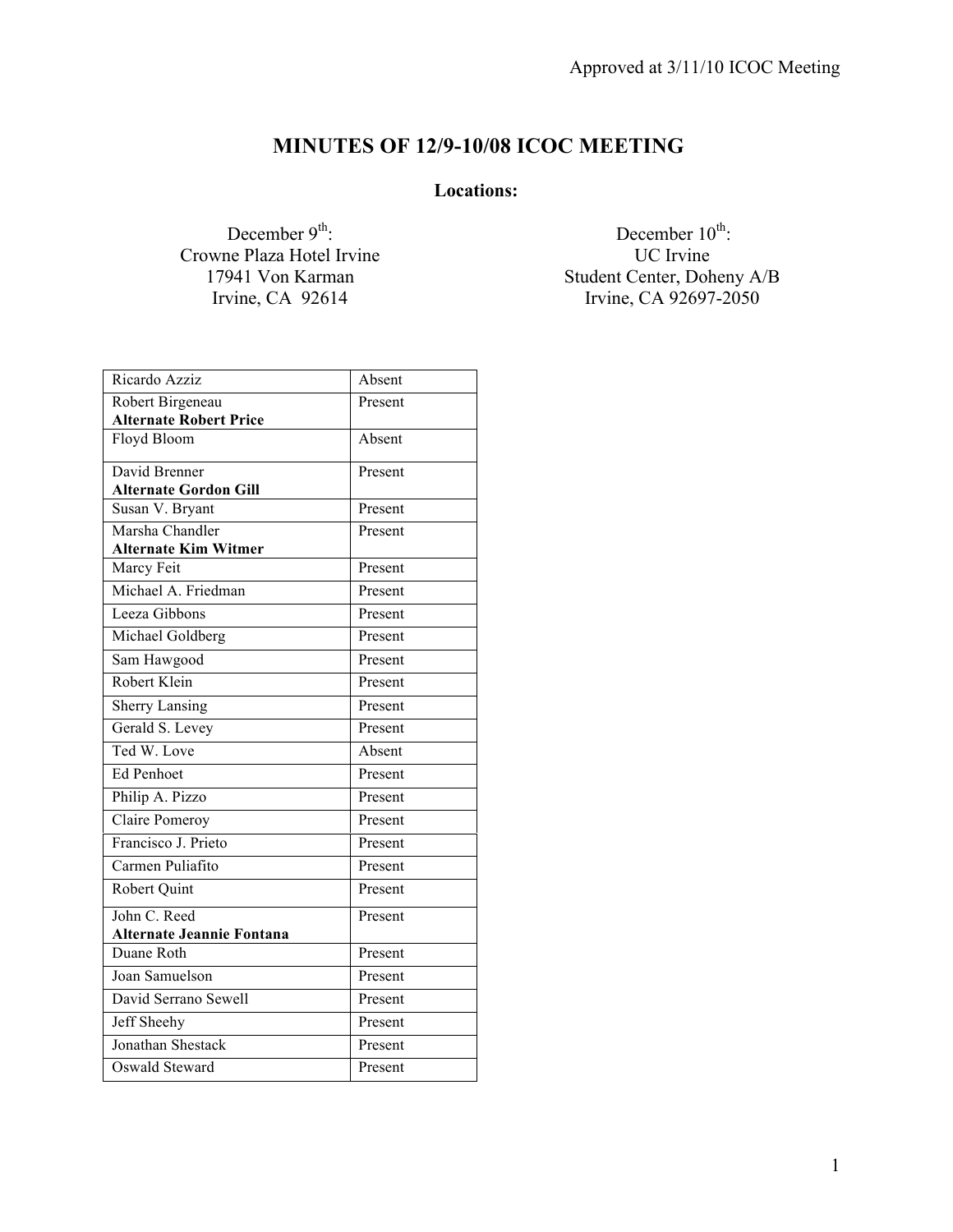### **Agenda Item # 4: Approval of minutes from August 12-13 and September 25th, 2008 ICOC Meetings.**

This item was deferred to a later meeting.

### **Agenda Item # 5: Chairman's Report.**

Chairman Klein gave a brief report in order to accommodate the rest of the very full agenda.

### **Agenda Item # 6: President's Report**

To view Dr. Trounson's slides for his report, see this URL: http://www.cirm.ca.gov/meetings/pdf/2008/120908\_item\_6.pdf

### **Agenda Item # 7: Informational update on status of the Intellectual Property Policy Consolidation project.**

Dr. Penhoet gave an update on the work he, Scott Tocher and Nancy Koch had carried out on this project.

### **Agenda Item # 8: Consideration of recommendations from Grants Working Group on Tools and Technology Award applications.**

| <b>MOTION</b> | To move Tools & Technology application<br>RT1-01050-1 from Tier 1 to Tier 2 |
|---------------|-----------------------------------------------------------------------------|
|               |                                                                             |

**Motion Maker** Steward

| <b>Seconded</b>                   | Puliafito  |      |                 |                |
|-----------------------------------|------------|------|-----------------|----------------|
| <b>MEMBER</b>                     |            |      |                 |                |
|                                   | <b>YES</b> | $NO$ | <b>CONFLICT</b> | <b>ABSTAIN</b> |
| Ricardo Azziz                     |            |      |                 |                |
| Robert Price for Robert Birgeneau | 1          |      |                 |                |
| Floyd Bloom                       |            |      |                 |                |
| Gordon Gill for David Brenner     |            |      |                 |                |
| Susan Bryant                      |            |      |                 |                |
| Kim Witmer for Marsha Chandler    |            |      |                 |                |
| Marcy Feit                        |            |      |                 |                |
| Michael Friedman                  |            |      |                 |                |
| Leeza Gibbons                     |            |      |                 |                |
| Michael Goldberg                  |            |      |                 |                |
| Sam Hawgood                       |            |      |                 |                |
| <b>Bob Klein</b>                  |            |      |                 |                |
| <b>Sherry Lansing</b>             |            |      |                 |                |
| Gerald Levey                      |            |      |                 |                |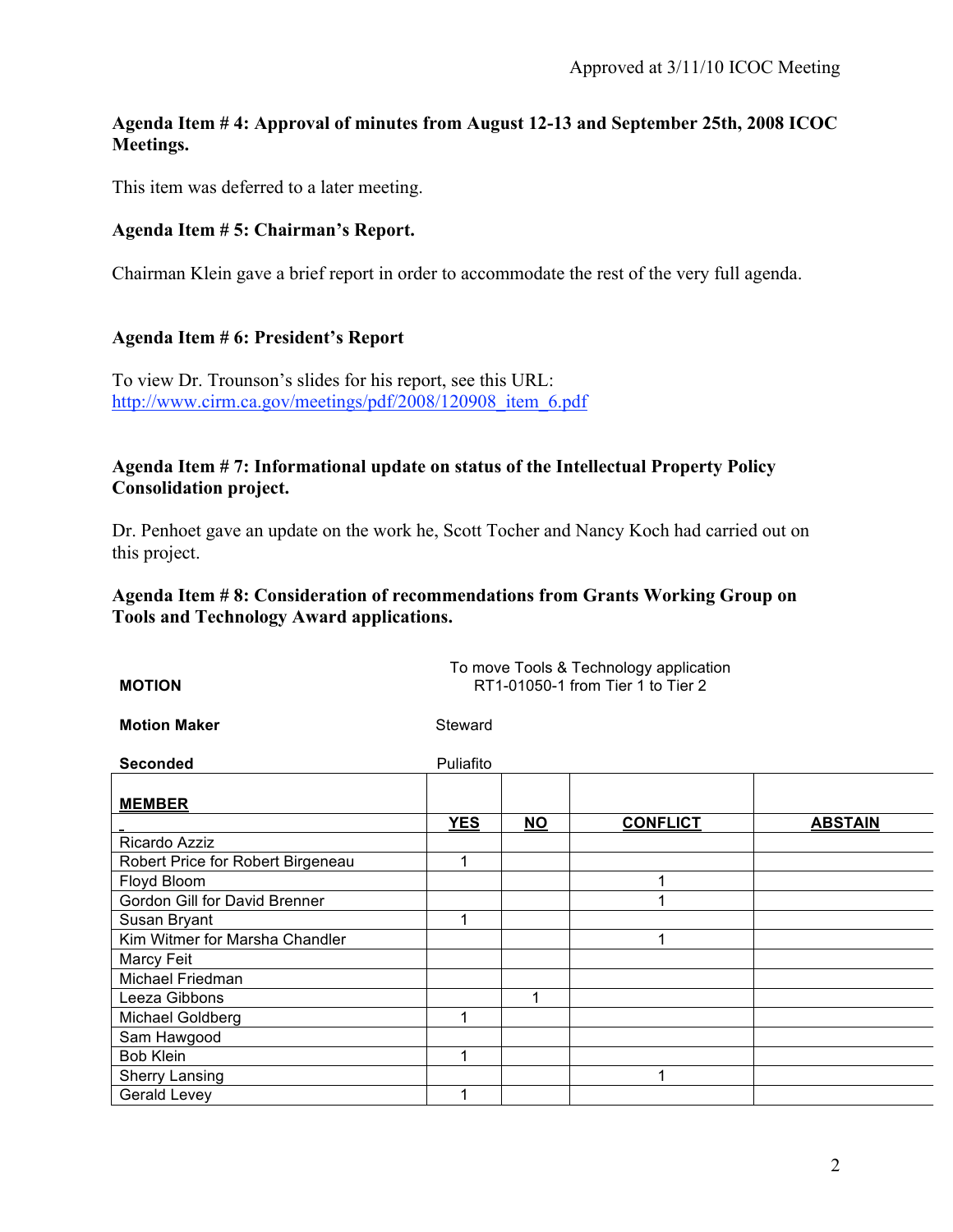| <b>Ted Love</b>               |    |   |   |  |
|-------------------------------|----|---|---|--|
| Ed Penhoet                    |    |   |   |  |
| Phil Pizzo                    |    |   |   |  |
| <b>Claire Pomeroy</b>         |    |   |   |  |
| Francisco Prieto              |    |   |   |  |
| Carmen Puliafito              |    |   |   |  |
| <b>Robert Quint</b>           |    |   |   |  |
| Jeannie Fontana for John Reed |    |   |   |  |
| Duane Roth                    |    |   |   |  |
| Joan Samuelson                |    |   |   |  |
| David Serrano Sewell          |    |   |   |  |
| Jeff Sheehy                   |    |   |   |  |
| Jonathan Shestack             |    |   |   |  |
| <b>Oswald Steward</b>         |    |   |   |  |
| <b>TOTAL</b>                  | 13 | ŋ | 5 |  |

To move Tools & Technology application RT1-01062-1 from Tier 1 to Tier 2

**MOTION**

**Motion Maker** Sheey

Seconded **Pizzo** 

| <b>MEMBER</b>                     | <b>YES</b> | <b>NO</b> | <b>CONFLICT</b> | <b>ABSTAIN</b> |
|-----------------------------------|------------|-----------|-----------------|----------------|
| Ricardo Azziz                     |            |           |                 |                |
| Robert Price for Robert Birgeneau |            |           |                 |                |
| Floyd Bloom                       |            |           |                 |                |
| Gordon Gill for David Brenner     |            |           |                 |                |
| Susan Bryant                      | 1          |           |                 |                |
| Kim Witmer for Marsha Chandler    |            |           |                 |                |
| Marcy Feit                        | 1          |           |                 |                |
| Michael Friedman                  |            |           |                 |                |
| Leeza Gibbons                     |            | 1         |                 |                |
| Michael Goldberg                  | 1          |           |                 |                |
| Sam Hawgood                       |            |           |                 |                |
| <b>Bob Klein</b>                  | 1          |           |                 |                |
| <b>Sherry Lansing</b>             |            |           | 1               |                |
| Gerald Levey                      | 1          |           |                 |                |
| Ted Love                          |            |           |                 |                |
| <b>Ed Penhoet</b>                 | 1          |           |                 |                |
| Phil Pizzo                        |            |           |                 |                |
| <b>Claire Pomeroy</b>             |            |           |                 |                |
| Francisco Prieto                  |            | 1         |                 |                |
| Carmen Puliafito                  |            | 1         |                 |                |
| <b>Robert Quint</b>               | 1          |           |                 |                |
| Jeannie Fontana for John Reed     |            | 1         |                 |                |
| Duane Roth                        | 1          |           |                 |                |
| Joan Samuelson                    |            |           |                 |                |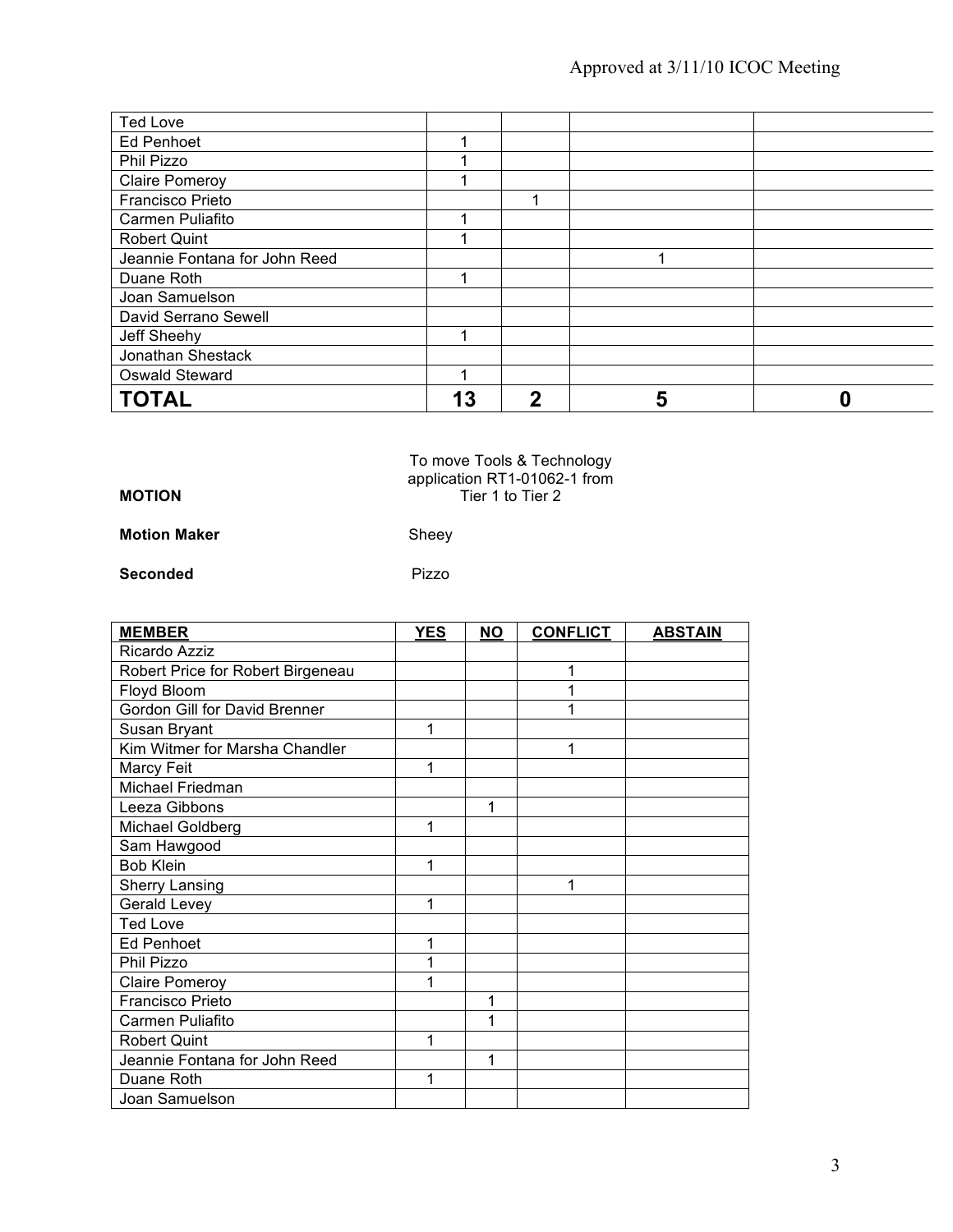| David Serrano Sewell              |            |           |                                |                |
|-----------------------------------|------------|-----------|--------------------------------|----------------|
| Jeff Sheehy                       | 1          |           |                                |                |
| Jonathan Shestack                 |            |           |                                |                |
| Oswald Steward                    | 1          |           |                                |                |
| <b>TOTAL</b>                      | 12         | 4         | 5                              | 0              |
|                                   |            |           |                                |                |
|                                   |            |           | Not to fund Tools & Technology |                |
| <b>MOTION</b>                     |            |           | applications in Tier 3         |                |
| <b>Motion Maker</b>               | Roth       |           |                                |                |
| <b>Seconded</b>                   | Gibbons    |           |                                |                |
|                                   |            |           |                                |                |
| <b>MEMBER</b>                     | <b>YES</b> | <b>NO</b> | <b>CONFLICT</b>                | <b>ABSTAIN</b> |
| Ricardo Azziz                     |            |           |                                |                |
| Robert Price for Robert Birgeneau | 1          |           | Except                         |                |
| Floyd Bloom                       |            |           |                                |                |
| Gordon Gill for David Brenner     | 1          |           | Except                         |                |
| Susan Bryant                      | 1          |           | Except                         |                |
| Kim Witmer for Marsha Chandler    | 1          |           | Except                         |                |
| Marcy Feit                        | 1          |           | Except                         |                |
| Michael Friedman                  | 1          |           | Except                         |                |
| Leeza Gibbons                     | 1          |           |                                |                |
| Michael Goldberg                  | 1          |           | Except                         |                |
| Sam Hawgood                       | 1          |           | Except                         |                |
| <b>Bob Klein</b>                  | 1          |           |                                |                |
| <b>Sherry Lansing</b>             | 1          |           | Except                         |                |
| Gerald Levey                      | 1          |           | Except                         |                |
| <b>Ted Love</b>                   |            |           |                                |                |
| Ed Penhoet                        | 1          |           | Except                         |                |
| Phil Pizzo                        | 1          |           | Except                         |                |
| Claire Pomeroy                    | 1          |           | Except                         |                |
| Francisco Prieto                  | 1          |           | Except                         |                |
| Carmen Puliafito                  | 1          |           | Except                         |                |
| <b>Robert Quint</b>               | 1          |           |                                |                |
| Jeannie Fontana for John Reed     | 1          |           | Except                         |                |
| Duane Roth                        | 1          |           |                                |                |
| Joan Samuelson                    | 1          |           |                                |                |
| David Serrano Sewell              |            |           |                                |                |
| Jeff Sheehy                       | 1          |           | Except                         |                |
| Jonathan Shestack                 | 1          |           |                                |                |
| <b>Oswald Steward</b>             | 1          |           | Except                         |                |
| TOTAL                             | 24         | 0         | 0                              | 0              |

Serrano Sewell

#### **MOTION**

**Motion Maker** Roth

**Seconded**

To fund Tools & Technologies applications in Tier 1

4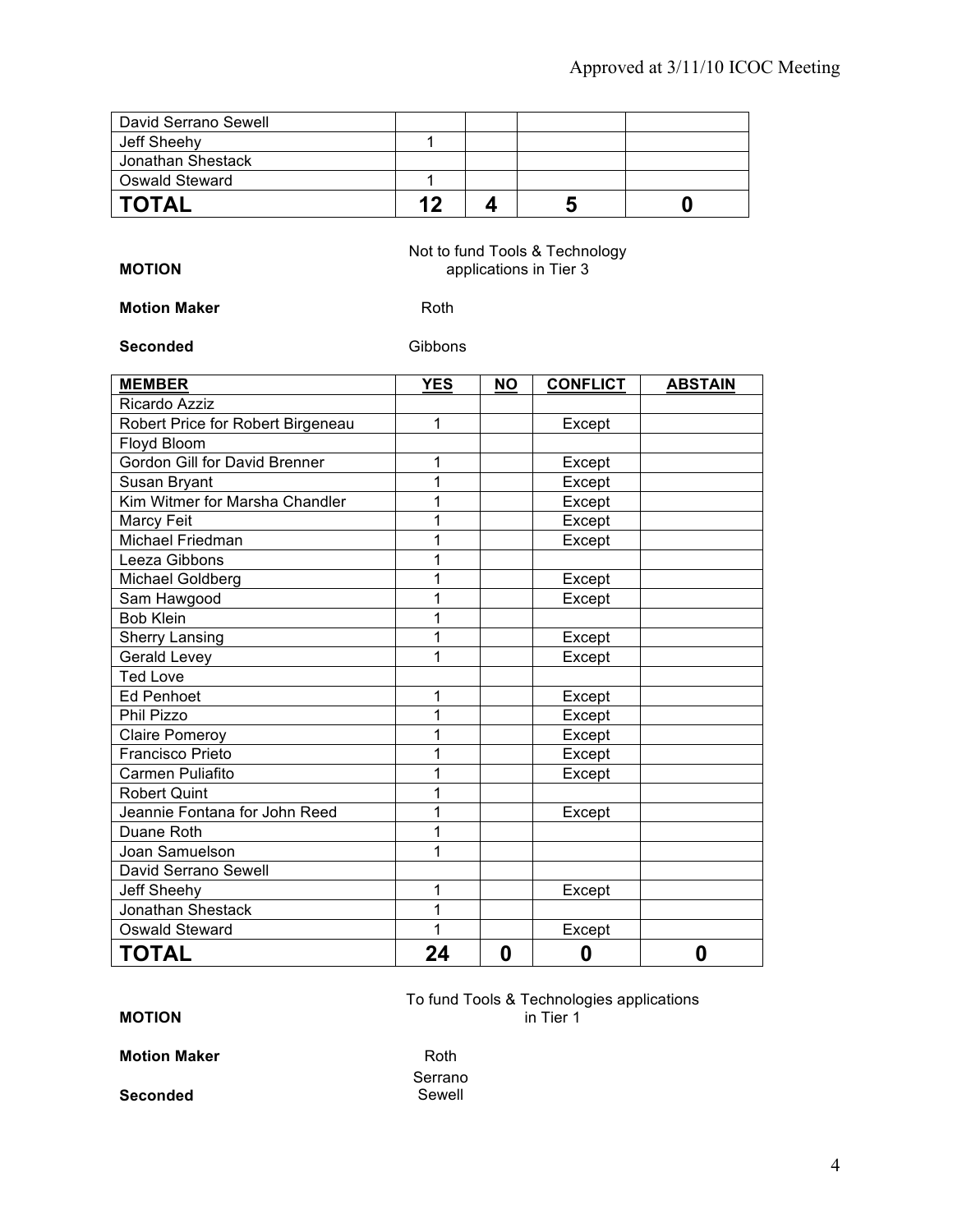| <b>MEMBER</b>                     | YES | <b>NO</b> | <b>CONFLICT</b> | <b>ABSTAIN</b> |
|-----------------------------------|-----|-----------|-----------------|----------------|
| Ricardo Azziz                     |     |           |                 |                |
| Robert Price for Robert Birgeneau | 1   |           | Except          |                |
| Floyd Bloom                       |     |           |                 |                |
| Gordon Gill for David Brenner     | 1   |           | Except          |                |
| Susan Bryant                      | 1   |           | Except          |                |
| Kim Witmer for Marsha Chandler    | 1   |           | Except          |                |
| Marcy Feit                        | 1   |           | Except          |                |
| Michael Friedman                  | 1   |           | Except          |                |
| Leeza Gibbons                     | 1   |           |                 |                |
| Michael Goldberg                  | 1   |           | Except          |                |
| Sam Hawgood                       | 1   |           | Except          |                |
| <b>Bob Klein</b>                  | 1   |           |                 |                |
| <b>Sherry Lansing</b>             | 1   |           | Except          |                |
| Gerald Levey                      | 1   |           | Except          |                |
| <b>Ted Love</b>                   |     |           | Except          |                |
| <b>Ed Penhoet</b>                 | 1   |           | Except          |                |
| <b>Phil Pizzo</b>                 | 1   |           | Except          |                |
| <b>Claire Pomeroy</b>             | 1   |           | Except          |                |
| <b>Francisco Prieto</b>           | 1   |           | Except          |                |
| Carmen Puliafito                  | 1   |           | Except          |                |
| <b>Robert Quint</b>               | 1   |           |                 |                |
| Jeannie Fontana for John Reed     | 1   |           | Except          |                |
| Duane Roth                        | 1   |           |                 |                |
| Joan Samuelson                    | 1   |           |                 |                |
| David Serrano Sewell              | 1   |           |                 |                |
| Jeff Sheehy                       | 1   |           | Except          |                |
| <b>Jonathan Shestack</b>          | 1   |           |                 |                |
| Oswald Steward                    | 1   |           | Except          |                |
| <b>TOTAL</b>                      | 25  | 0         | 0               | 0              |

| <b>MOTION</b> |  |  |
|---------------|--|--|
|               |  |  |

To defer consideration of Tools & Technologies applications in Tier 2 until January 2009 ICOC Meeting

**Motion Maker** Gibbons

Seconded Roth

| <b>MEMBER</b>                     | <b>YES</b> | <u>NO</u> | <b>CONFLICT</b> | <b>ABSTAIN</b> |
|-----------------------------------|------------|-----------|-----------------|----------------|
| Ricardo Azziz                     |            |           |                 |                |
| Robert Price for Robert Birgeneau |            |           | Except          |                |
| Floyd Bloom                       |            |           |                 |                |
| Gordon Gill for David Brenner     |            |           | Except          |                |
| Susan Bryant                      |            |           | Except          |                |
| Kim Witmer for Marsha Chandler    |            |           | Except          |                |
| Marcy Feit                        |            |           | Except          |                |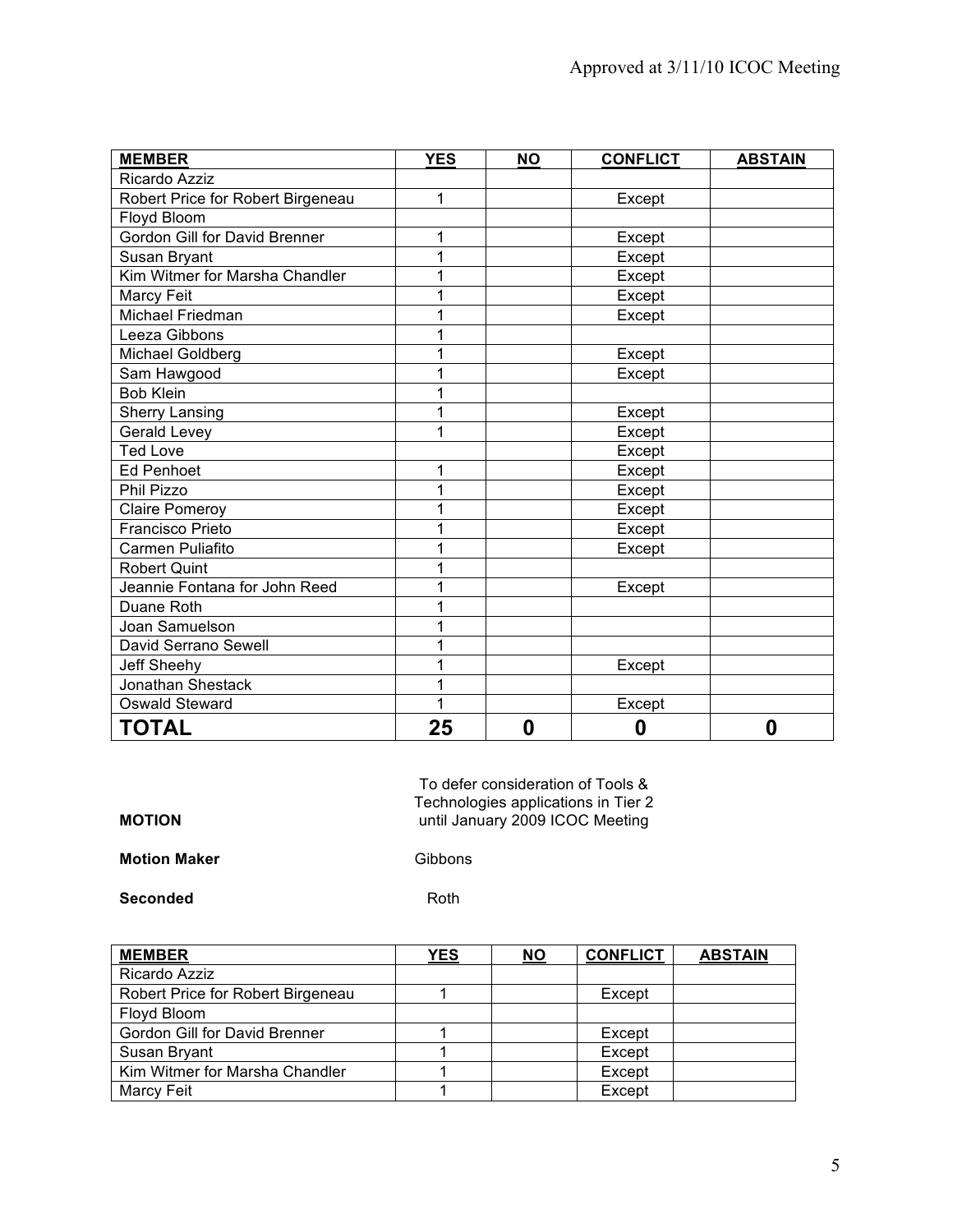| Michael Friedman              |    |   | Except |   |
|-------------------------------|----|---|--------|---|
| Leeza Gibbons                 |    |   |        |   |
| Michael Goldberg              |    |   | Except |   |
| Sam Hawgood                   |    |   | Except |   |
| <b>Bob Klein</b>              | 1  |   |        |   |
| <b>Sherry Lansing</b>         | 1  |   | Except |   |
| Gerald Levey                  | 1  |   | Except |   |
| Ted Love                      |    |   |        |   |
| <b>Ed Penhoet</b>             | 1  |   | Except |   |
| Phil Pizzo                    |    |   | Except |   |
| <b>Claire Pomeroy</b>         | 1  |   | Except |   |
| Francisco Prieto              |    |   | Except |   |
| Carmen Puliafito              |    |   | Except |   |
| <b>Robert Quint</b>           |    |   |        |   |
| Jeannie Fontana for John Reed |    |   | Except |   |
| Duane Roth                    |    |   |        |   |
| Joan Samuelson                |    |   |        |   |
| David Serrano Sewell          | 1  |   |        |   |
| Jeff Sheehy                   |    |   | Except |   |
| Jonathan Shestack             | 1  |   |        |   |
| Oswald Steward                | 1  |   | Except |   |
| <b>TOTAL</b>                  | 25 | N | 0      | n |

**Agenda Item # 9: Consideration of recommendation from Grants Working Group on New Cell Lines application.**

**MOTION**

To fund New Cell Line Application RL1-00642-1

**Motion Maker** Penhoet

Seconded Roth

| <b>MEMBER</b>                     | <b>YES</b> | <u>NO</u> | <b>CONFLICT</b> | <b>ABSTAIN</b> |
|-----------------------------------|------------|-----------|-----------------|----------------|
| Ricardo Azziz                     |            |           |                 |                |
| Robert Price for Robert Birgeneau |            |           | 4               |                |
| Floyd Bloom                       |            |           |                 |                |
| Gordon Gill for David Brenner     |            |           |                 |                |
| Susan Bryant                      |            |           |                 |                |
| Kim Witmer for Marsha Chandler    |            |           | 1               |                |
| Marcy Feit                        |            |           |                 |                |
| Michael Friedman                  |            |           |                 |                |
| Leeza Gibbons                     |            |           |                 |                |
| Michael Goldberg                  |            |           |                 |                |
| Sam Hawgood                       |            |           |                 |                |
| <b>Bob Klein</b>                  |            |           |                 |                |
| <b>Sherry Lansing</b>             |            |           |                 |                |
| Gerald Levey                      |            |           |                 |                |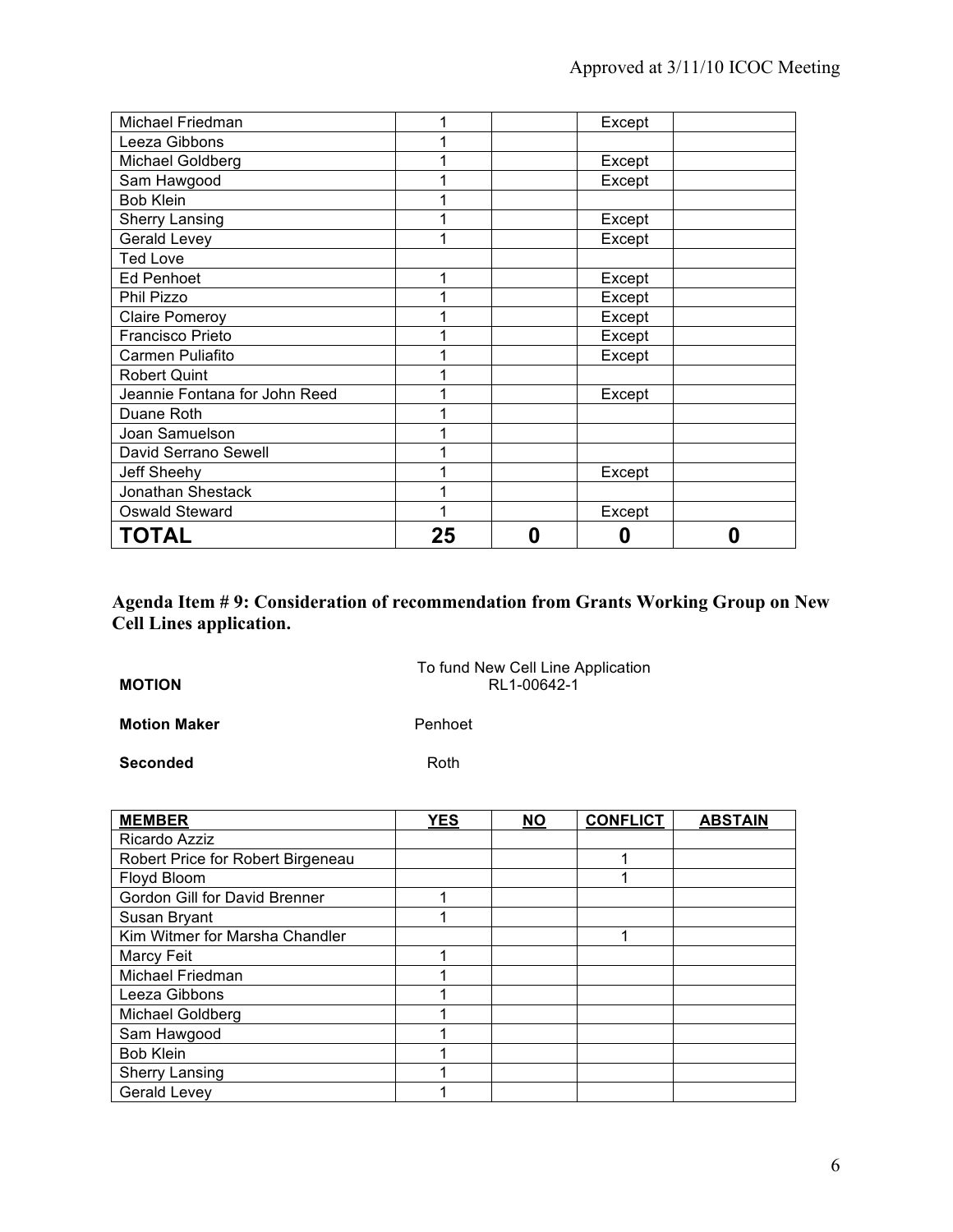| Ted Love                      |    |  |  |
|-------------------------------|----|--|--|
| Ed Penhoet                    |    |  |  |
| Phil Pizzo                    |    |  |  |
| <b>Claire Pomeroy</b>         |    |  |  |
| Francisco Prieto              |    |  |  |
| Carmen Puliafito              |    |  |  |
| <b>Robert Quint</b>           |    |  |  |
| Jeannie Fontana for John Reed |    |  |  |
| Duane Roth                    |    |  |  |
| Joan Samuelson                |    |  |  |
| David Serrano Sewell          |    |  |  |
| Jeff Sheehy                   |    |  |  |
| Jonathan Shestack             |    |  |  |
| <b>Oswald Steward</b>         |    |  |  |
| TOTAL                         | 21 |  |  |

**Agenda Items # 10 & # 11: CLOSED SESSION & REPORT BACK Discussion of confidential intellectual property or work product and prepublication, confidential scientific research or data relating to Tools and Technology applications and New Cell Lines application. (Health & Safety Code 125290.30(d) (3) (B) and (C)).**

Nothing to report out of Closed Session.

### **Agenda item # 12: Consideration of CIRM Strategic Plan revision, including but not limited to stakeholder and public comment process.**

There was no motion considered with respect to this item.

#### **Agenda item # 13: Consideration of concept plan for Disease Team Research Award RFA.**

#### **Motion:**

- Mr. Sheehy moved to approve the concept plan.
- Dr. Steward was the second.

#### **Vote:**

• Motion carried by voice vote.

### **Agenda Item # 14 & 15: CLOSED SESSION & REPORT BACK Discussion of Personnel (Government Code section 11126, subdivision (a); Health & Safety Code section 125290.30(d) (3) (D)).**

Report back encompassed in item # 16.

#### **Agenda Item #16: Consideration of compensation of Chair of the ICOC.**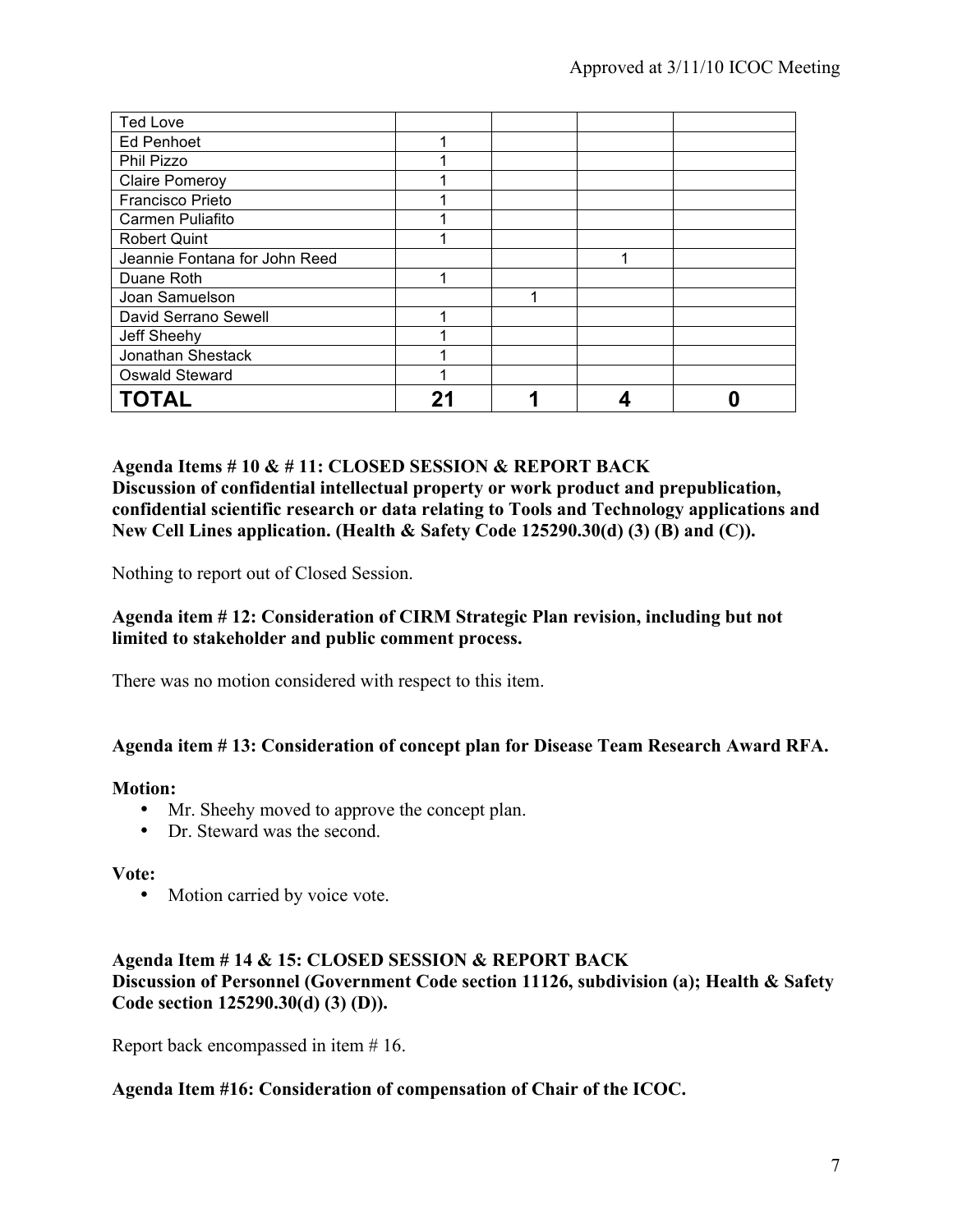### **Motion:**

- Ms. Lansing moved that the Chair receive compensation of \$150,000 annually, reflecting a 50% effort, starting December 1, 2008.
- Mr. Roth was the second.

### **Vote:**

• The motion carried by voice vote.

### **Agenda Item # 17: Consideration of concept plan for Basic Research Initiative**

### **Motion:**

- Dr. Pizzo moved to approve the concept plan.
- Dr. Puliafito was the second.

### **Vote:**

• Motion carried by voice vote.

**Agenda Item # 18: Consideration of approval for staff to finalize regulations process for amendments to the Grants Administration Policy for Academic and Non-Profit Institutions and submission of amendments to the OAL for final approval.**

### **Motion:**

- Dr. Prieto moved for approval.
- Dr. Pomeroy was the second.

### **Vote:**

• Motion carried by voice vote.

### **Agenda Item # 19: Consideration of names for CIRM funded Major Facilities.**

This item was not considered at this meeting.

### **Agenda Item # 20: Consideration of Pre-Application Review.**

#### **Motion:**

- Chairman Klein moved to adopt the proposed Pre-Application Review process as presented by staff, with the requirement that staff come back to the board at its next meeting with precise criteria for the deferral decisions, so there is a defined objective criteria for such decisions.
- Vice-Chair Penhoet was the second.

### **Vote:**

• Motion carried by roll-call vote. Full detail is available in the meeting transcript, as posted on the CIRM web site in December, 2008.

### **Agenda Item # 21: Consideration of CIRM Conference Grant Application from the**